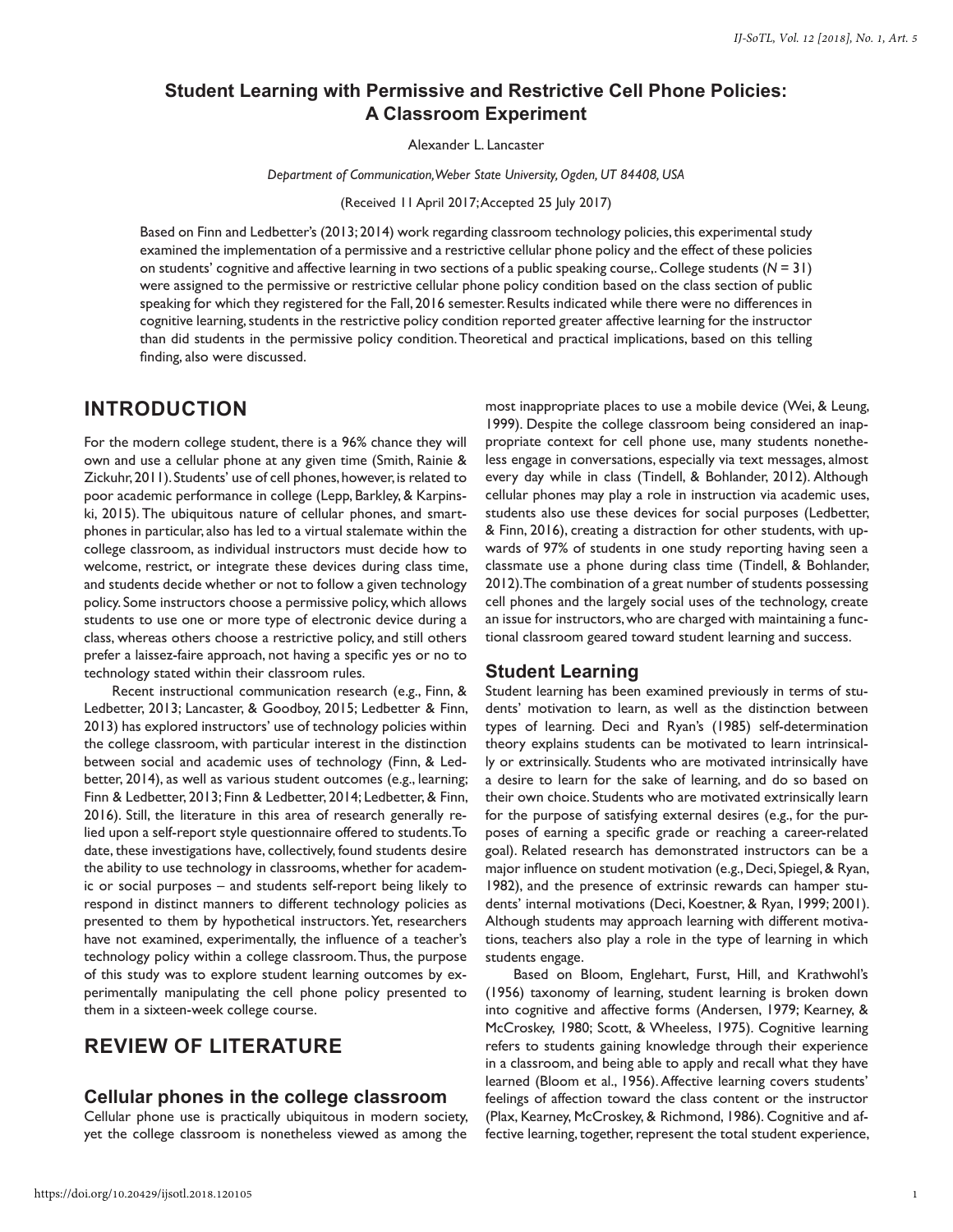regarding the knowledge gained from a class and the experience with the material and with the instructor. Instructional communication literature typically treats cognitive and/or affective learning as outcome variables, which are influenced by instructor behaviors (e.g., immediacy; Rodriguez, Plax, & Kearney, 1996; Witt, & Wheeless, 2001). Student learning also may be influenced by other factors, including classroom technology policies.

#### **Classroom Technology Policies**

As a means of controlling cellular phone use, as well as other forms of technology, during instructional periods, instructors have the option of implementing a technology use policy within their classrooms (Adams, 2006; Campbell, 2006; Finn, & Ledbetter, 2013; Ledbetter, & Finn, 2013). Depending on the policy type and valence, instructors may call for an outright ban on all electronic communication devices, they may allow certain devices, or they may allow all devices. Finn and Ledbetter (2013) established three types of policies an individual instructor may employ in regards to student use of technology within a classroom: permissive, restrictive, and laissez-faire. A permissive policy allows the use of some or all types of technology within a classroom. A restrictive policy does not allow some or all types of electronics. A laissez-faire policy does not specifically allow or prohibit technology use by students in a classroom.

Classroom technology policies, especially regarding cellular phone use, are perceived and followed by students to varying degrees. For example, Lancaster and Goodboy (2015) foundstudents who had negative perceptions of classroom cell phone policies were likely to use their phones during class time, regardless of what policies were in place. Thus, it appears the instructor has two related jobs to complete when implementing classroom cellular phone policies: (1) decide which type of policy to implement, and (2) ensure students have a favorable perception of the policy.

# **Classroom Policy, Power, and Student Learning**

The notion of instructors putting policies into place within their classrooms is not a novel concept, having been studied from a variety of perspectives, including the concept of power in the classroom (McCroskey, & Richmond, 1983; Plax et al., 1986). Indeed, across disciplines, instructors may institute policies to control student behavior as a means of fostering learning and avoiding distraction. Consequently, these uses of teacher power may lead to distinct student perceptions of these teachers (Teven, & Herring, 2005). It follows, then, from a scholarship of teaching and learning perspective, students may indeed demonstrate distinct learning patterns whenpolicies mitigating or encouraging the use of cellular phones during class time are implemented

#### **Rationale**

Together, the extant research suggests three points of consideration: (1) college students are using cell phones during class time (2) they use these devices for academic and social purposes, and (3)they may not necessarily follow the prescribed behavior of a classroom technology policy. Furthermore, considering cell phone use during class time to engage in texting and social network interaction threatens student engagement with the class and the instructor (Johnson, 2013). It follows, then, students may not have the same learning experience if they are permitted to

use their phones during class time compared to those students who are not able to do so. Thus, the following hypotheses are posed:

 H1: Students in a class with a restrictive cellular phone use policy will experience greater cognitive learning than students in a class with a permissive cellular phone policy.

 H2: Students in a class with a restrictive cellular phone use policy will report less positive affect (a) for the class, and (b) for the instructor than will students in a class with a permissive cellular phone policy.

# **METHOD**

### **Study Design**

This study, which received institutional review board acknowledgment, was designed as an experiment involving two sections of a public speaking class at a large, public, western U.S.University. The two class sections were the same length andtaught by the same instructor to ensure content was delivered at the same pace and manner. As it was impossible to assign students to a class at random, one of the two sections was chosen, at random, to have a permissive cellular phone policy, while the other had a restrictive cellular phone policy. Both the restrictive and permissive conditions received a fabricated statement about the use of cellular phones in all sections of the public speaking course. The restrictive condition worked with the assumption they could be removed from class if they used their cellular phones during the 50-minute class period. Conversely, the section with the permissive policy worked with the assumption thedepartment implemented a policy allowing all students in all public speaking courses to use their cellular phones at any time, with the exception of speech performance days.

The experiment began on the first day of class during the fall, 2016 semester. Students gave informed consent to participate in a study about student outcomes and classroom management, and completeda pretest online questionnaire. After students completed the questionnaire, the class proceeded according to standardized syllabi and delivery. Cell phone usage policies were introduced as part of the first-day lecture, which typically covers classroom policies, assignments, and schedules. Throughout the remainder of the semester, students adhered to the cellular phone policy for their section. At the conclusion of the semester, students completed a posttest online questionnaire, and were debriefed about the purpose of the study and the particulars of their participation.

### **Participants**

College students ( $N = 31$ ; 22 men and nine women), enrolled in one of two sections of public speaking, participated in this study. Fourteen participants participated in the permissive condition, and 17 participatedin the permissive condition. The participants ranged in age from 18 to 43 ( $M = 21.65$ ;  $SD = 4.86$ ), and reported their race as White/Caucasian (*n* = 27, 87.1%), Hispanic (*n* = 3, 9.7%), or Asian (*n* =1, 3.2%). Students were in their first year (*n* = 18, 58.1%), second year (*n* = 8, 25.8%), or third year (*n* = 5, 16.1%) of college. All participants agreed to participate in the study voluntarily with no impact on their final grade for their participation or refusal.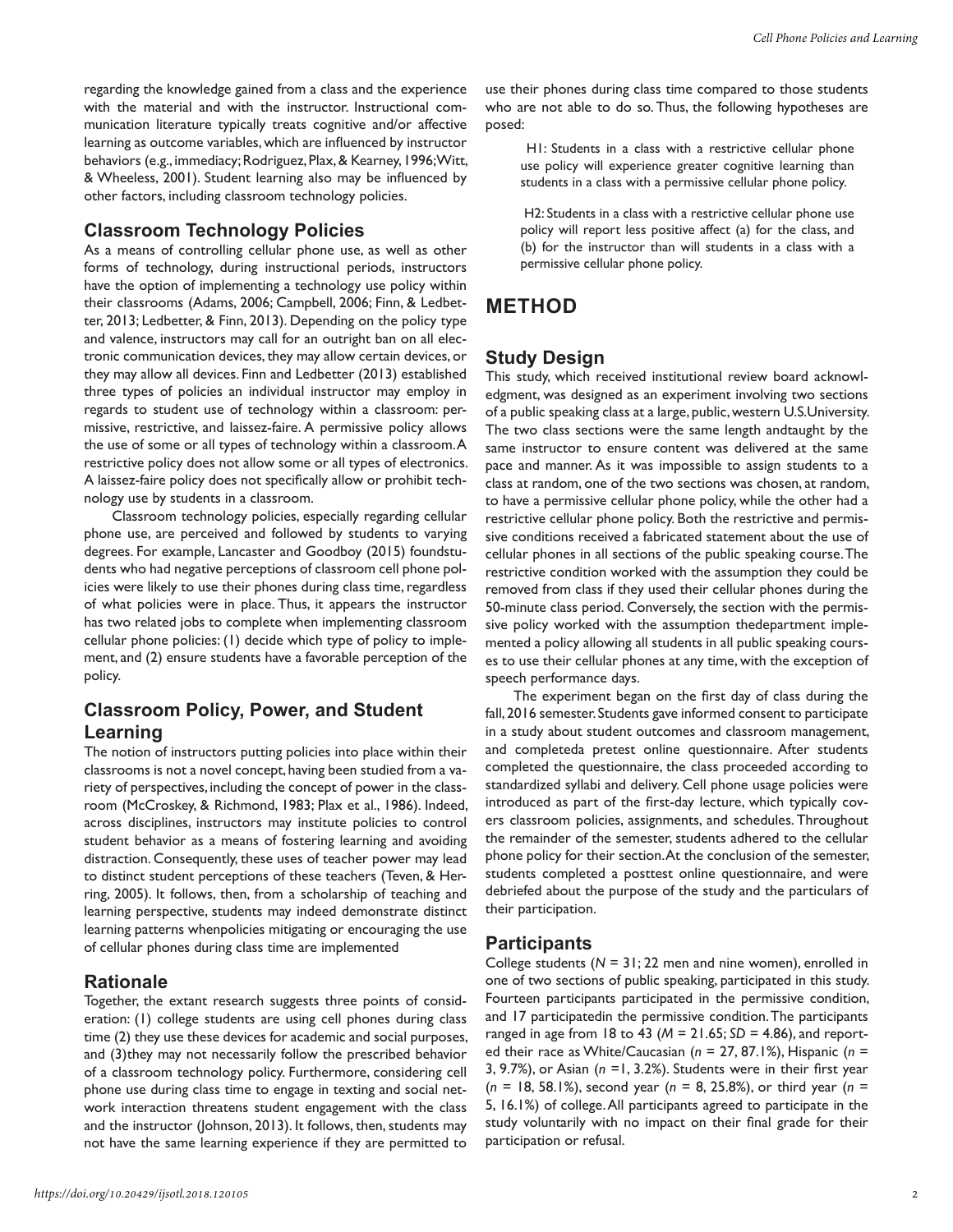#### **Measures**

This study used measures of cognitive learning and affective learning. Cognitive learning was measured using Richmond, McCroskey, Kearney, and Plax's (1987) learning loss measure. Students reported their learning for the semester by responding to two 10-point scale items. The first asked how much they learned in the class they took. The second asked how much they could have learned if they had the ideal instructor. The difference in these two items is then considered to be the learning loss. Because this scale consists of two items, no reliability statistics can be calcualted. Composite scores for the permissive condition ranged from -2.00 to 0.00 (*M* = -0.43, *SD* = 0.76). Composite scores for the restrictive condition ranged from -2.00 to 9.00 (*M* = 1.41, *SD*  = 3.84). Additionally, cognitive learning was measured with a pre and post-test ten-question quiz, delivered the first and last days of instruction. Once both quizzes were completed, results from quiz two were subtracted from quiz one, as a means of showing knowledge growth throughout the semester. In the permissive condition, composite scores ranged from -3.00 to 5.00 (*M* = 1.93, *SD* = 2.40). In the restrictive condition, composite scores ranged from -3.00 to 8.00 (*M* = 2.59, *SD* = 2.57).

Affective learning was measured using McCroskey's (1994) scale. The scale contains four dimensions of affective learning: (1) affect for the course, (2) intention to take a similar course, (3) affect for the instructor, and (4) intent to take the instructor for another course. The scale produces composite scores for affective learning and instructor evaluation. Students responded to a total of sixteen items (four for each dimension). In the permissive condition, composite scores for affective learning ranged from 3.13 to 7.00 (*M* = 5.39, *SD* = 1.28), and composite scores for instructor evaluation ranged from 4.00 to 7.00 (*M* = 6.23, *SD* = 1.04). In the restrictive condition, composite scores for affective learning ranged from 3.63 to 7.00 (*M* = 6.05, *SD* = 0.91), and composite scores for instructor evaluation ranged from 5.75 to 7.00 ( $M = 6.85$ ,  $SD = 0.34$ ).

## **RESULTS**

Hypothesis one predicted students in the restrictive condition would experience higher levels of cognitive learning than students in the permissive condition. To test this hypothesis, an analysis of variance (ANOVA) was conducted, using learning loss as the dependent variable, and condition as the independent variable. Results of the ANOVA indicated no significant difference between the two groups for learning loss,  $F(1, 29) = 3.10$ ,  $p = .09$ . It should be noted thetest approached –but did not meet – an acceptable level of statistical significance. To check these results against performed cognitive learning, an independent-samples t-test using the pre and post test was conducted.. Results indicated no significant difference between groups for quiz performance,  $t(29) = -0.73$ ,  $p = .47$ ). Thus, hypothesis one was not supported.

Hypothesis two predicted students in the permisive condition would report higher levels of (a) affective learning and (b) instructor evaluation, than would students in the restrictive condition. To test these hypotheses, two ANOVAs, each examining a different dependent variable were conducted. Results for H2a revealed no significant differences in affective learning for the course,  $F(1, 29) = 2.782$ ,  $p = 11$ . However, results for H2brevealed a significant difference in students' instructor eval-

uation,  $F(1, 29) = 5.383$ ,  $p \le 0.05$ . Conversely to the hypothesis, the direction of the difference wasyielded the opposite results.. Specifically, students in the restricitve condition (*M* = 6.85, *SD*  = 0.34) evaluated the instructor higher than did students in the permissive condition (*M* = 6.23, *SD* = 1.04). Thus, hypothesis two also received no support, but did find significance in the reversal of the original iteration.

## **DISCUSSION**

The purpose of this study was to examine with empirical experimental conditions how college students' learning – both cognitive and affective – would be affected by restrictive and permissive cell phone policies Although the results indicated no support for either original hypothesis, the interpretation of these results nonetheless offers several meaningful implications for college-level instructors. This discussion expands on these findings with broader uses of the results for instructors and professors who are charged with enacting, implementing, and enforcing cellular phone policies in their classrooms.

In keeping with the literature on technology policies (Finn, & Ledbetter, 2013; 2014; Ledbetter, & Finn, 2016), this study experimentally imposed a restrictive or permissive cellular phone policyto determine the impact of such policies on student learning outcomes and student behavior. Whereas Finn and Ledbetter's work explored the types of policies, as well as the student motives that underlie cellular phone use during class time, this study focused on what students may think and learn when they go through an entire semester required to adhere to one form of policy or another. Thus, the results of this study are particularly useful in the context of classroom management and fostering learning outcomes.

#### **Results Revisited**

On the surface, the null results in this study indicate the lack of statistically significant findings. However, the findings are deceptivelymeaningful, especially when considering the ecologically valid setting used. To begin, the results indicated no statistically-significant differences in students' reported levels of cognitive learning. Although Seidman (2005) included cellular phone use among a variety of disruptive student behaviors that can inhibit learning, the present results indicated the self-contained electronicdisruption may be less concerning than was once thought, or students may have adapted to learning vital portions of course content while taking the occasional cell phone break.

Whereas the present results suggest students' cognitive learning is not necessarily influenced negatively by the presence of cellular phones in class, there are other concerns regarding student learning, especially in terms of affect toward the class and the instructor. The results in this study also indicated no significant differences in students' affective learning, in terms of their affect toward the course content. This finding is not necessarily surprising, although one might expect that students who have greater freedom might have a more positive regard for the class that offers a permissive policy, rather than a restrictive one. Nonetheless, students in this study may have divorced their feelings about the course content from the policy. Indeed, considering public speaking is commonly perceived as fear-inducing (Pertaub, Slater, & Barker, 2001), students may have a similar affect (or aversion) toward the content, regardless of their ability to access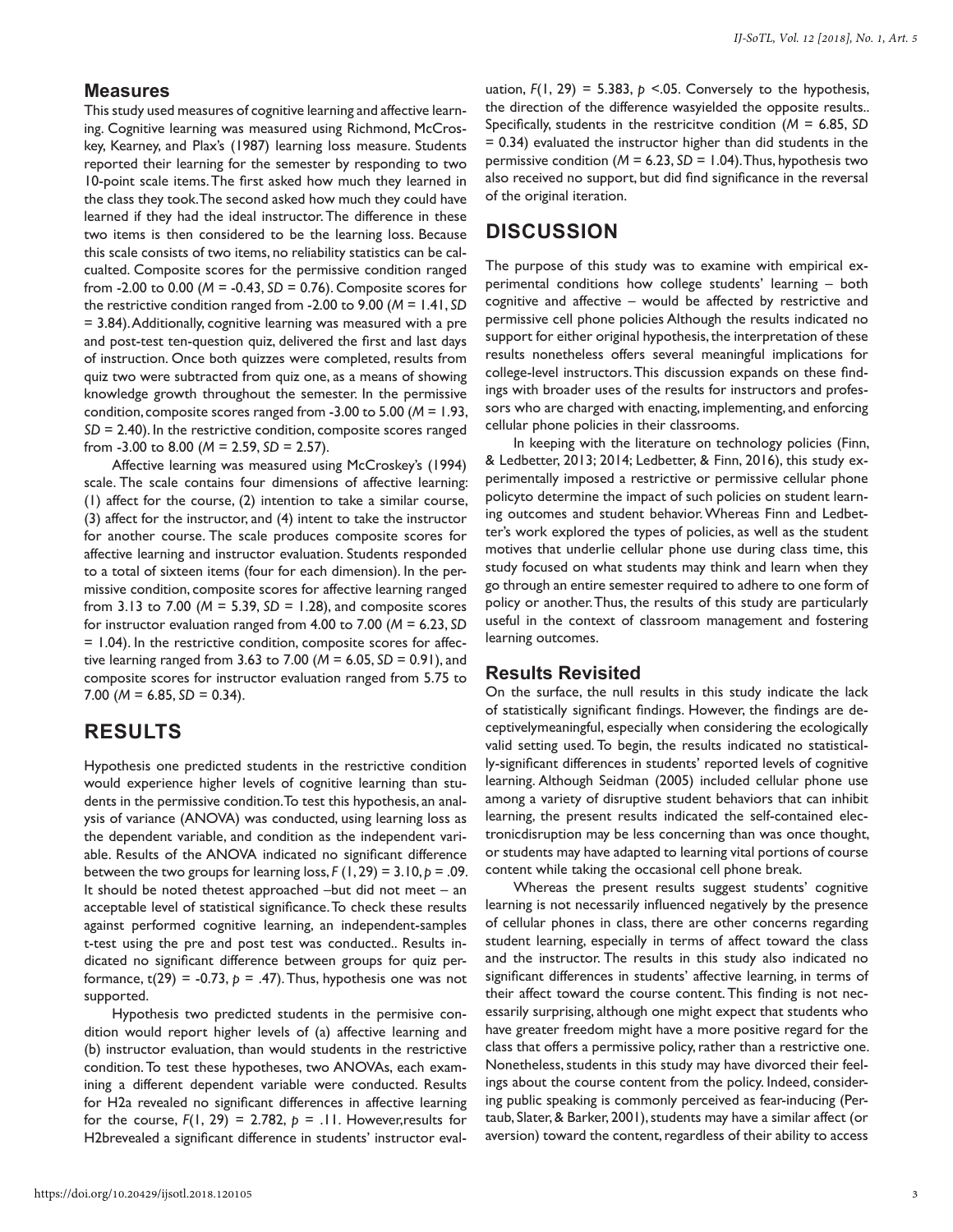a cell phone during class time. With little beyond conjecture thus far, perhaps the most interesting (and meaningful) results come from the students' reports of affect toward the instructor in H2b.

Among the outcomes in this study, the only statistically significant difference to emerge occurred in students' ratings of affect toward the instructor. Although the prediction in the second hypothesis was not supported, the statistically significant result revealed the exact opposite of that prediction. Specifically, students who attended the class section in which cellular phones were prohibited entirely, evaluated the instructor more positively than did the students in the section who had access to their cell phones at almost all times throughout the class. This finding is the most interesting result in the study, as it seems to be almost illogical. Finn and Ledbetter established students' desire to use their cell phones (and other technologies) during class time. Yet, the present study found when students are restricted from doing so, dthey rated their instructor more favorably than when they were allowed to use their phones freely. Although one can only speculate as to what led students to perceive the instructor more favorably when they were not allowed to use cellular phones, it is possible, due to the lack of distraction from the cell phones, students were more actively engaged and focused on class content anddiscussion. Through this shift of engaged attention on the course and the delivery, greater focus on the instructor may have had a meaningful impact on the percieved favorability of the teacher.. Whatever the cause, these results presented important implications for the literature and for instructors alike.

### **Implications**

This study presents several implications for research on cellular phone policies in the classroom, as well as several practical applications for instructors who make and enforce these policies. Looking first at the literature, this study represents a novel addition to previous work in the area of classroom technology policies as well as to the literature on the scholarship of teaching and learning. Specifically, this study is the first to include an experiment based on a full semester of classwork in two sections of the same course, in which different policies regarding cellular phone use by students were implemented and enforced. Previous research (e.g., Lancaster, & Goodboy, 2015) has largely relied on self-report methods to better understand student perceptions of policies. Thus, the present study offers a more complete understanding of what happens when students learn in a classroom with an instructor utilizing a permissive or a restrictive technology policy. Aside from this contribution to the literature, the present study also forwards several practical applications germane to college instructors who must decide how they will implement and enforce cellular phone policies in their courses. Furthermore, given the ubiquitous presence of cellular phones in college classrooms, the issue of those policies and their potential outcomes speaks to Huber and Hutchings' (2005) challenge to consider scholarship of teaching and learning as a big tent with applications to all classrooms, regardless of discipline.

On a practical level, this study offers two primary applications: (a) student learning is not necessarily harmed by students' use of cellular phones in class; and (b) contrary to what some individuals might think, students may have more favorable perceptions of instructors who do not allow them to use their cellular phones during class time. First, instructors may perceive learning is hampered when students spend some (or most) of the class connected to their cellular phones. Nonetheless, considering the results from this study, students may not learn less by being able to check the occasional text message, update their Twitter, or browse Facebook during class time. Traditionally, these actions have been considered a distraction to learning, but students may not necessarily fail to grasp course content by using their phones outside of academic pursuits in class.At the same time, the results suggest students may rate their instructors more favorably when restrictive policies are in place. Thus, instructors might consider implementing a restrictive cellular phone policy, as doing so may allow students to connect with them, engage in deeper discussion, and ultimately foster more positive perceptions of their teacher. The irony of this recommendation is inherent in the idea that students would not want to be barred from using their cell phones. Indeed, there is no guarantee individual students will respond well when confronted with a restrictive policy. Nonetheless, part of this recommendation is the willingness of the instructor to enforce the policy, perhaps by providing an external validation (e.g., departmental policy, research findings, or personal anectdote). If, however, instructors can convince their students of the benefits of ignoring the siren song of the notification light, they too may share in the rewards of having a more engaged class.

### **Limitations and Conclusion**

Although this study presents an experimentalresearch method and novel findings for the literature on technology policies, there are some limitations which future research in this area may address. Two primary limitations with this study should be addressed by scholars. First, this study relied on two sections of a class at one university. Without a representative sample from several institutions, the generalizability of the results may be limited. Future research can address this limitation by drawing a larger, more diverse sample. The challenge with doing so is finding individuals who will be willing to go through a full semester course (i.e, up to 16 weeks of participation) who are not at a single institution. Perhaps this limitation may be best addressed by replicating this study at several institutions simultaneously.

 Second, this study was limited by the participant mortality rate experienced between time one and time two. Specifically, whereas the study commenced with 25 participants in each of the two sections included in the experiment, the final number of participants was 14 and 17, for a total of 31. Although some participants did not complete the course due to dropping, the greatest issue associated with mortality was participants not using the correct anonymous identifier for their time one and time two questionnaires. Thus, future research should use a better method of identifying participants with codes or other identifiers that will allow as many individuals to participate at both time points as possible.

# **CONCLUSION**

Overall, this study represents an extension to the literature on classroom technology policies. Although the findings are mixed in terms of their applicability and interpretation, this study represents the first evidence of how a cellular phone policy, be it permissive or restrictive in nature, influences student learning in the actual college classroom. Perhaps college instructors are best served by the possibility that telling students to put their phones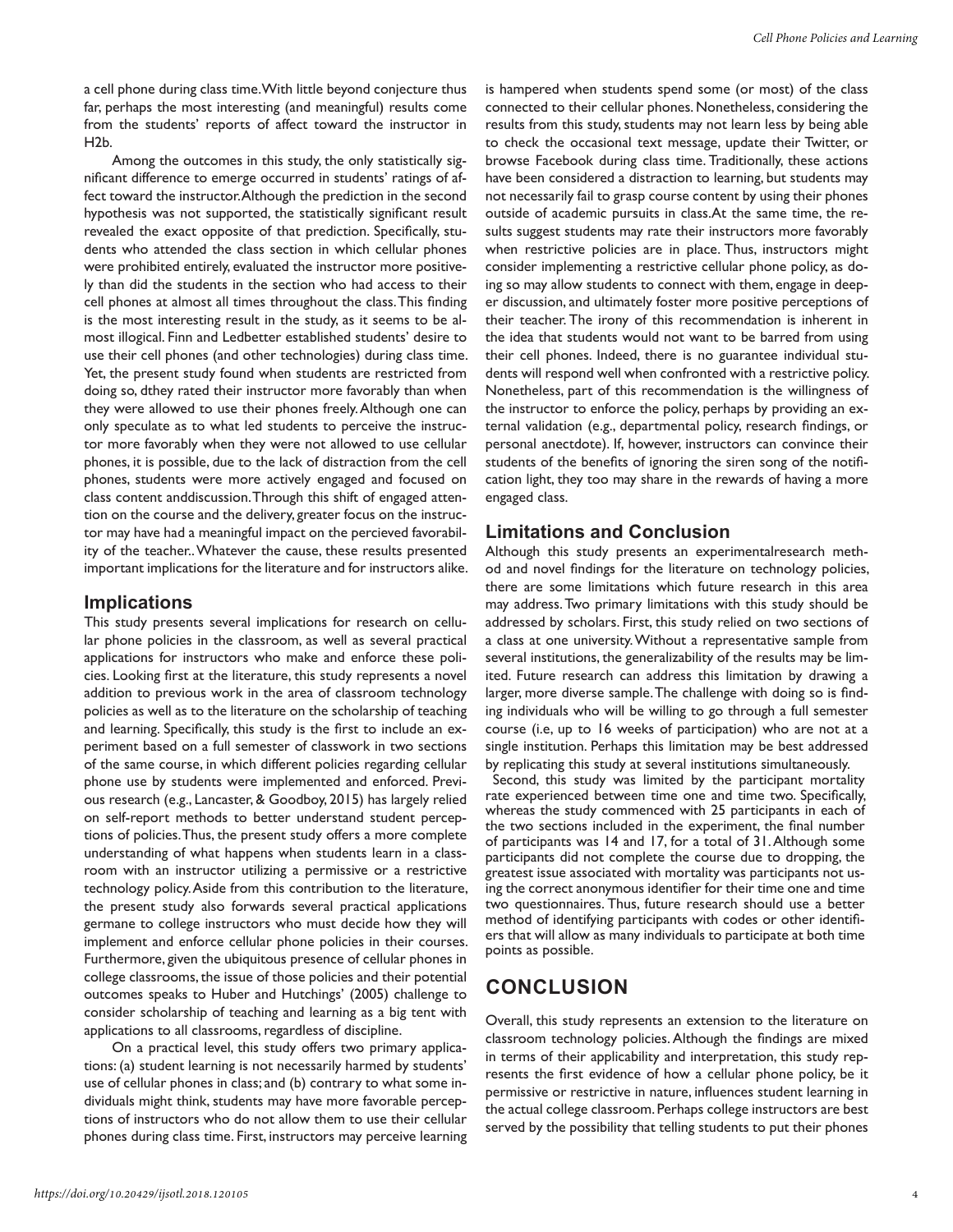away –against all odds – may actually help improve instructor evaluation scores.

# **REFERENCES**

- Adams, D. (2006). Wireless laptops in the classroom (and the Sesame Street syndrome). *Communications of the ACM, 49*, 25-27. doi:10.1145/1151030.1151049
- Andersen, J. F. (1979). Instructor nonverbal communication: Listening to our silent messages. In J. M. Civikly (Ed.), *Communicating in college classrooms* (pp. 41-49). San Francisco, CA: Josey-Bass.
- Bloom, B. S., Engelhart, M. D., Furst, E. J., Hill, W. H., & Krathwohl, D. R. (1956). *Taxonomy of educational objectives:The classification of educational goals*. New York, NY: David McKay Company.
- Campbell, S. W. (2006). Perceptions of mobile phones in college classrooms: Ringing, cheating, and classroom policies. *Communication Education, 55*, 208-294. doi:10.1080/03634520600748573
- Deci, E. L., Koestner, R., & Ryan, R. M. (1999). A meta-analytic review of experiments examining the effects of extrinsic rewards on intrinsic motivation. *Psychological Bulletin, 125*, 627- 668. doi:10.1037/0033-2909.125.6.627
- Deci, E. L., Koestner, R., & Ryan, R. M. (2001). Extrinsic rewards and intrinsic motivation in education: Reconsidered once again. *Review of Educational Research, 71*, 1-27. doi:10.3102/00346543071001001
- Deci, E. L., & Ryan, R. M. (1985). *Intrinsic motivation and selfdetermination in human behavior*. New York, NY: Plenum.
- Deci, E. L., Spiegel, N. H., & Ryan, R. M. (1982). Effects of performance standards on teaching styles: Behavior of controlling teachers. *Journal of Educational Psychology, 74*, 852- 859. doi:10.1037/0022-0663.74.6.852
- Finn, A. N., & Ledbetter, A. M. (2013). Instructor power mediates the effects of technology policies on instructor credibility. *Communication Education, 62*, 26-47. doi:10.1080/0 3634523.2012.725132
- Finn, A. N., & Ledbetter, A. M. (2014). Teacher verbal aggressiveness and credibility mediate the relationship between teacher technology policies and perceived student learning. *Communication Education, 63*, 210-234. doi:10.1080/ 03634523.2014.919009
- Huber, M., & Hutchings, P. (2005). *The advancements of learning: Building the teaching commons*. The Carnegie Foundation report on the scholarship of teaching and learning. The Carnegie Foundation for the Advancement of Teaching. San Francisco, CA: Jossey-Bass.
- Johnson, D. I. (2013). Student in-class texting behavior: Associations with instructor clarity and classroom relationships. *Communication Research Reports, 30*, 57-62. doi:10.108 0/08824096.2012.723645
- Kearney, P., & McCroskey, J. C. (1980). Relationships among teacher communication style, trait and state communication apprehension, and teacher effectiveness. In D. Nimmo (Ed.), *Communication yearbook 4* (pp. 533-551). New Brunswick, NJ: Transaction Books.
- Lancaster, A. L., & Goodboy, A. K. (2015). An experimental examination of students' attitudes toward classroom cell phone policies. *Communication Research Reports, 32*, 107-111.

doi:10.1080/08824096.2014.989977

- Ledbetter, A. M., & Finn, A. N. (2013). Instructor technology policies and online communication apprehension as predictors of learner empowerment. *Communication Education, 62*, 301-317. doi:10.1080/03634523.2013.794386
- Ledbetter, A. M., & Finn, A. N. (2016). Why do students use mobile technology for social purposes during class?: Modeling teacher credibility, learner empowerment, and online communication attitude as predictors. *Communication Education, 65*, 1-23. doi:10.1080/03634523.2015.1064145
- Lepp, A., Barkley, J. E., & Karpinski, A. C. (2015). The relationship between cell phone use and academic performance in a sample of U. S. college students. *Sage Open*, 1-9. doi:10.1177/2158244015573169
- McCroskey, J. C. (1994). Assessment of affect toward communication and affect toward instruction in communication. In S. Morreale & M. Brooks (Eds.), 1994 SCA summer conference proceedings and prepared remarks: Assessing college student competence in speech communication. Annandale, VA: Speech Communication Association.
- McCrosky, J. C., & Richmond, V. P. (1983). Power in the classroom I: Teacher and student perceptions. *Communication Education, 32*, 175-184. doi:10.1080/03634528309378527
- Plax, T. G., Kearney, P., McCroskey, J. C., & Richmond, V. P. (1986). Power in the classroom VI: Verbal control strategies, nonverbal immediacy and affective learning. *Communication Education, 35*, 43-55. doi:10.1080/0363452860938813
- Pertaub, D-P., Slater, M., & Barker, C. (2001). An experiment on fear of public speaking in virtual reality. *Studies in Health Technology and Informatics, 81*, 372-378. Retrieved from http:// www.iospress.nl/bookserie/studies-in-health-technology-and-informatics/
- Richmond, V. P., McCroskey, J. C., Kearney, P., & Plax, T. G. (1987). Power in the classroom VII: Linking behavior alteration techniques to cognitive learning. *Communication Education, 36*, 1-12. doi:10.1080/03634528709378636
- Rodriguez, J.I., Plax, T.G., & Kearney, P. (1996). Clarifying the relationship between teacher nonverbal immediacy and student cognitive learning: Affective learning as the central causal mediator. *Communication Education*, *45*, 293-305. doi:10.1080/03634529609379059
- Scott, M. D., & Wheeless, L. R. (1975). Communication apprehension, student attitudes, and levels of satisfaction. *Western Journal of Speech Communication, 41*, 188-198. doi:10.1080/10570317709389611
- Seidman, A. (2005). The learning killer: Disruptive student behavior in the classroom. *Reading Improvement, 42*, 40-46. Retrieved from http://www.projectinnovation.com/reading-improvement.html
- Smith, A, Rainie, L., & Zickuhr, K. (2011, July). College students and technology. Retrieved from http://www.pewinternet. org /2011/07/19/college-students-and-technology/
- Teven, J. J., & Herring, J. E. (2005). Teacher influence in the classroom: A preliminary investigation of perceived instructor power, credibility, and student satisfaction. *Communication Research Reports, 22*,235-243. doi:10.1080/00036815000230685
- Tindell, D. R., & Bohlander, R. W. (2012). The use and abuse of cell phones and text messaging in the classroom: A survey of college students. *College Teaching*, *60*, 1-9. doi:10.1080/87 567555.2011.604802
- Wei, R., & Leung, L. (1999). Blurring public and private